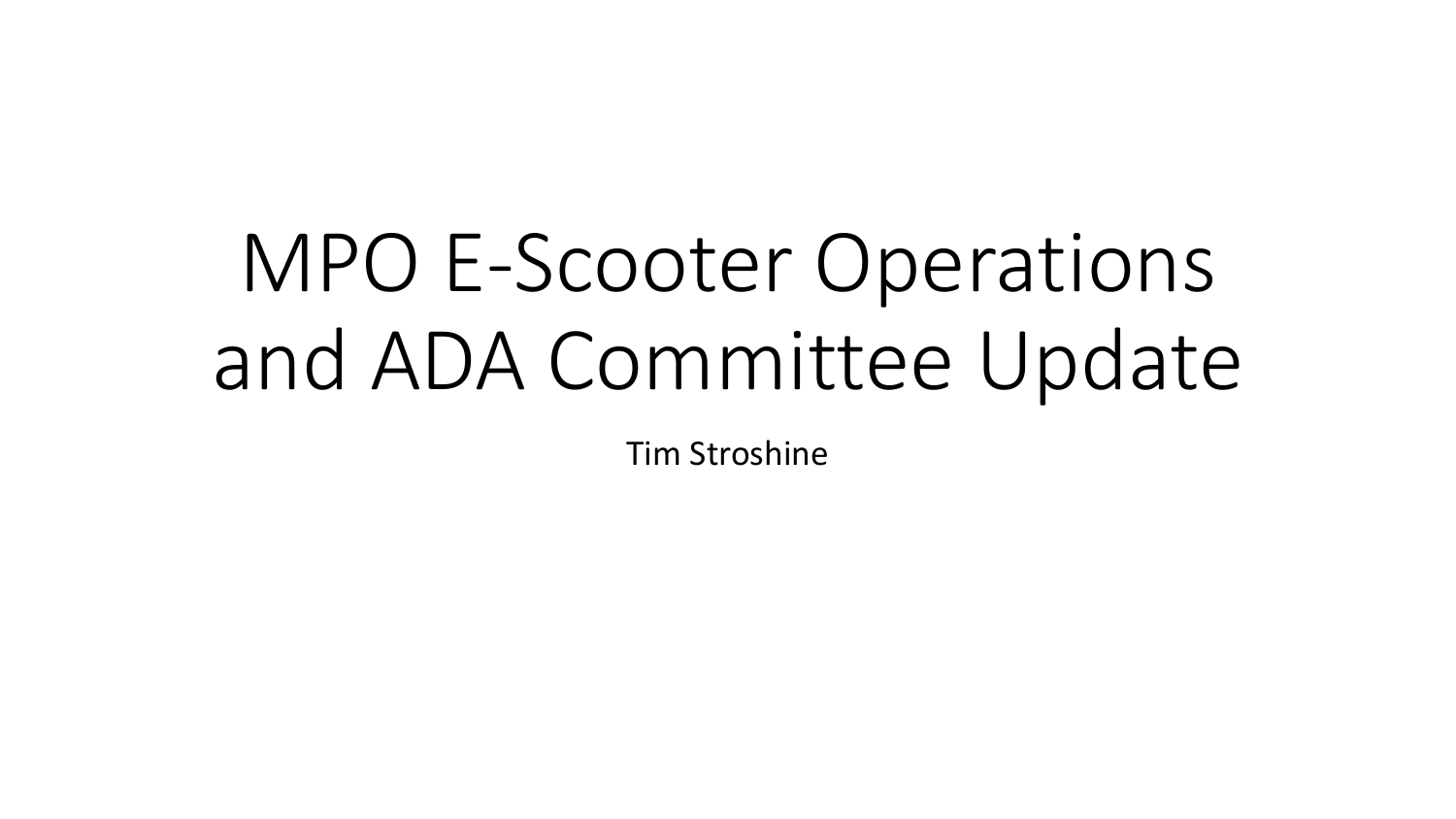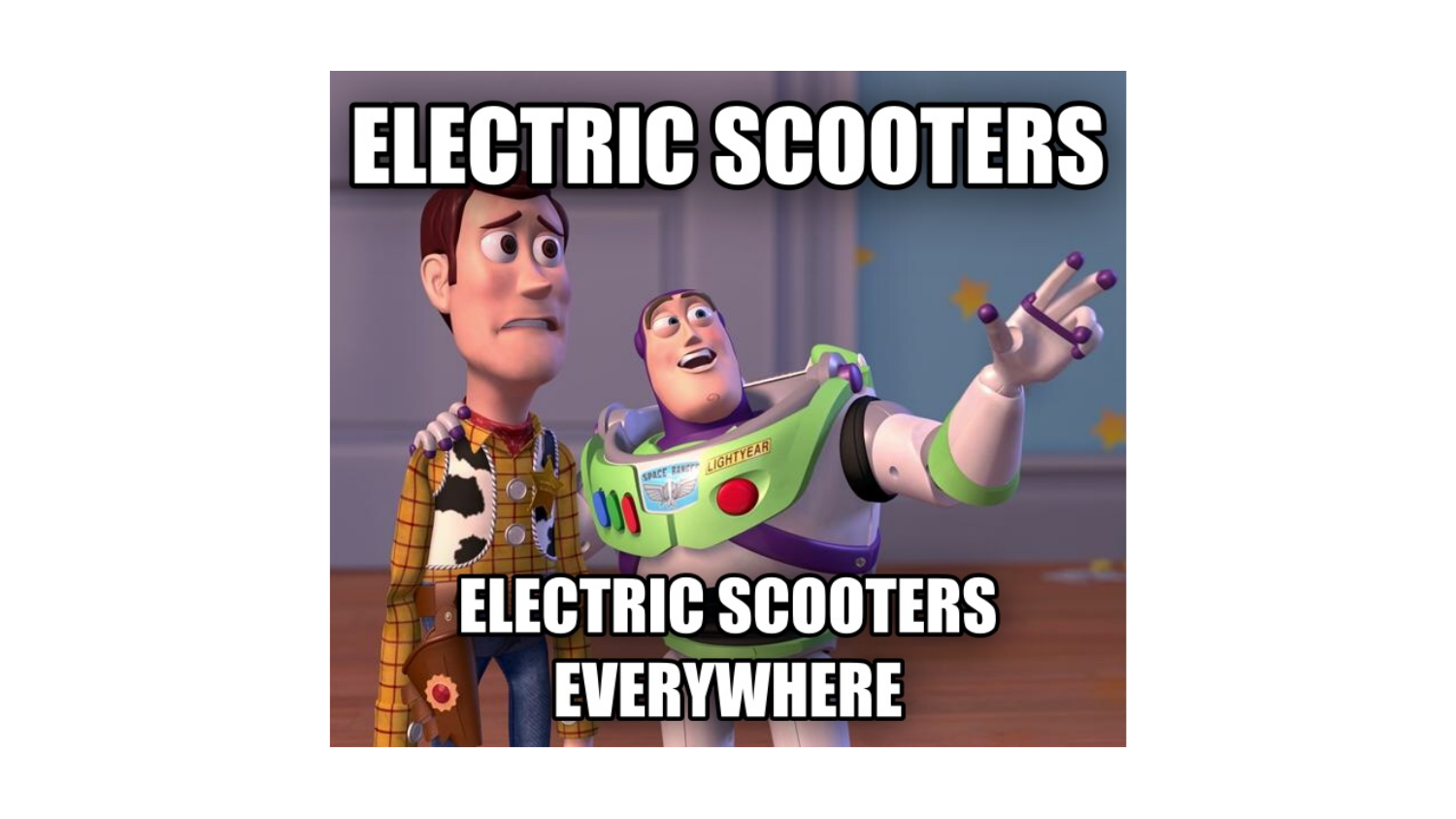### Committee Formation History

- March 2019- FHWA meeting about E-Scooters and ADA
	- Included Industry, government, and advocacy attendees
- September 2019- MPO conference
	- Idea for a committee proposed
- March 2020- First quarterly meeting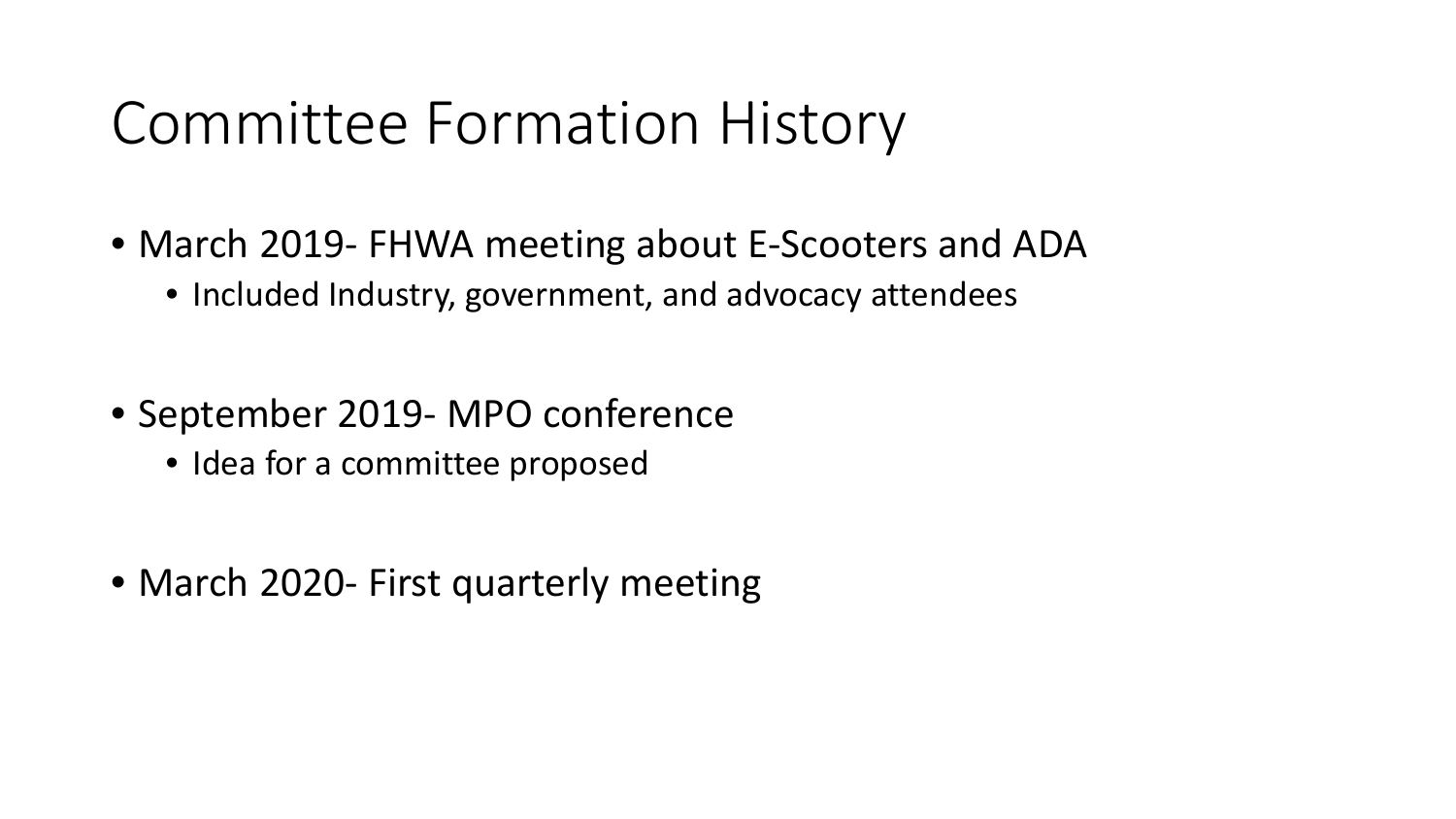## Who Is on the Committee?

- MPOs
- INDOT
- FHWA
- Transit Providers
- Non-Profit/Community Organizations (Example: Health by Design)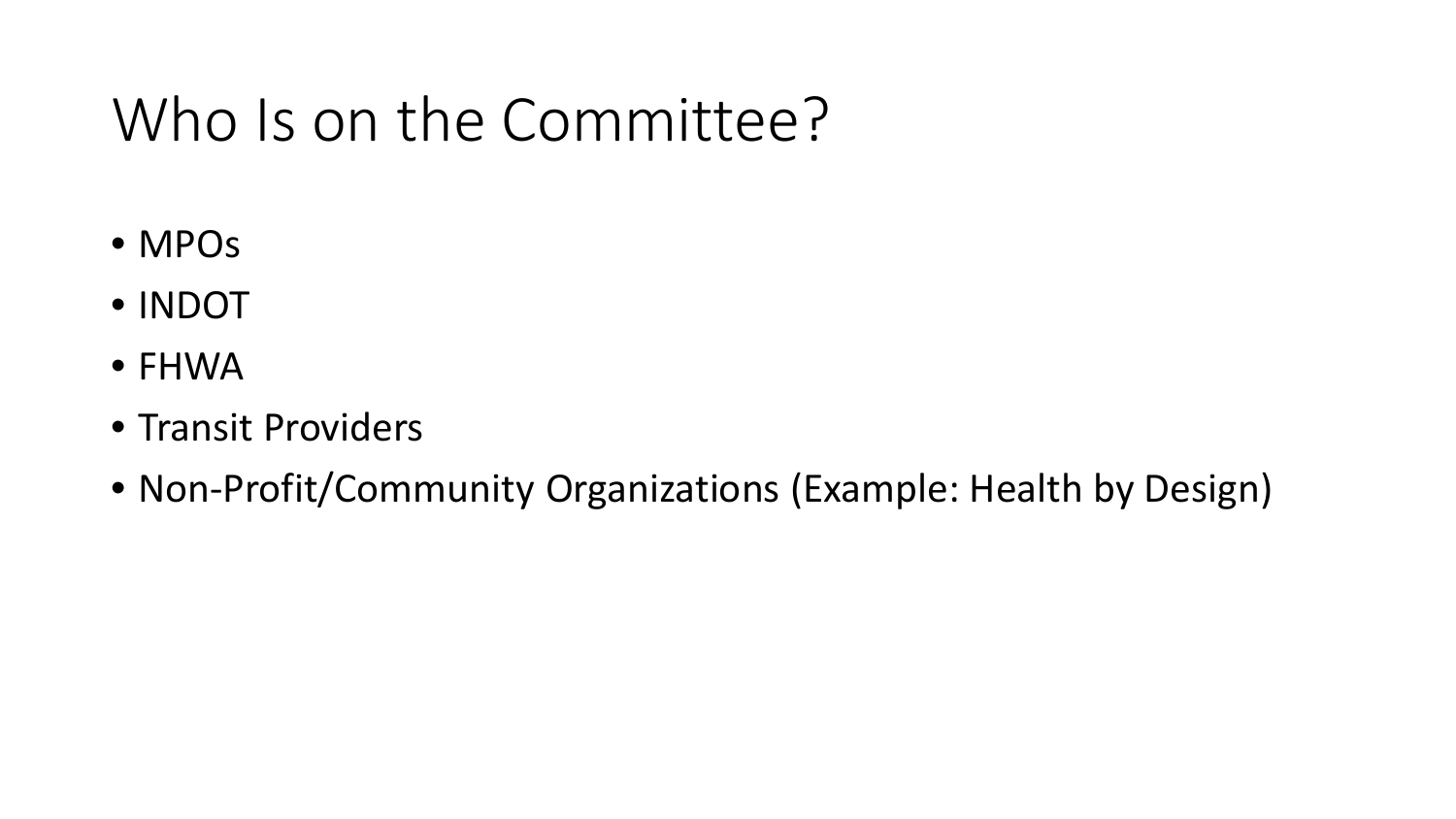#### Mission Statement

• *Our mission is to assist stakeholders in the state of Indiana in developing equitable policies for micro-mobility devices that ensure the rights of people with disabilities are respected, so that users of all abilities can safely rely on the transportation system. This mission will be accomplished through outreach, education, and inter-organizational coordination, while improving the accuracy and availability of data for studying the use and impacts of micro-mobility devices.*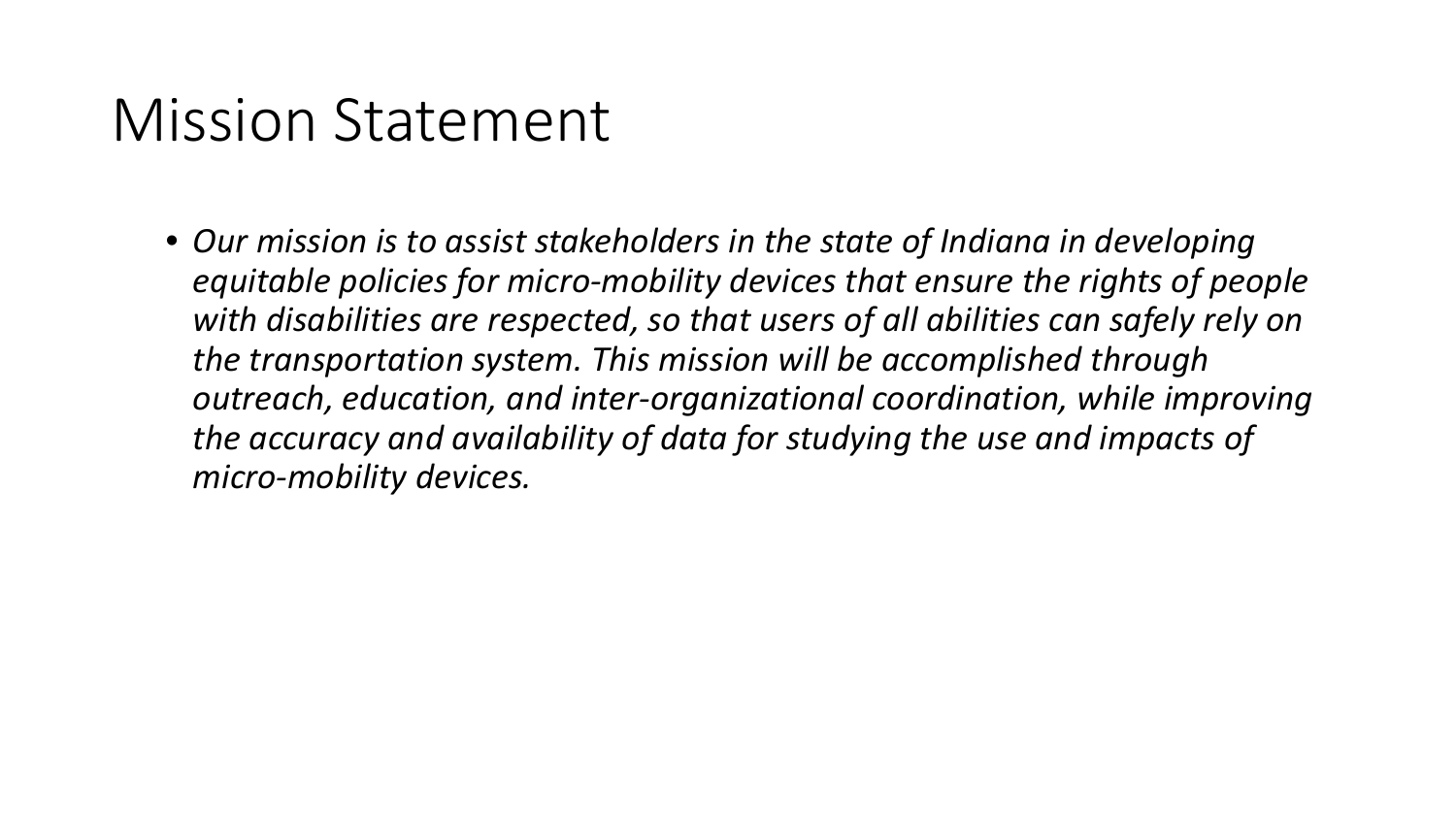## What the Committee Is Working on

- "Ideas Table" for resolving ADA issues
- Micro-Mobility Ordinance Development Checklist
- Data Collection/Standardization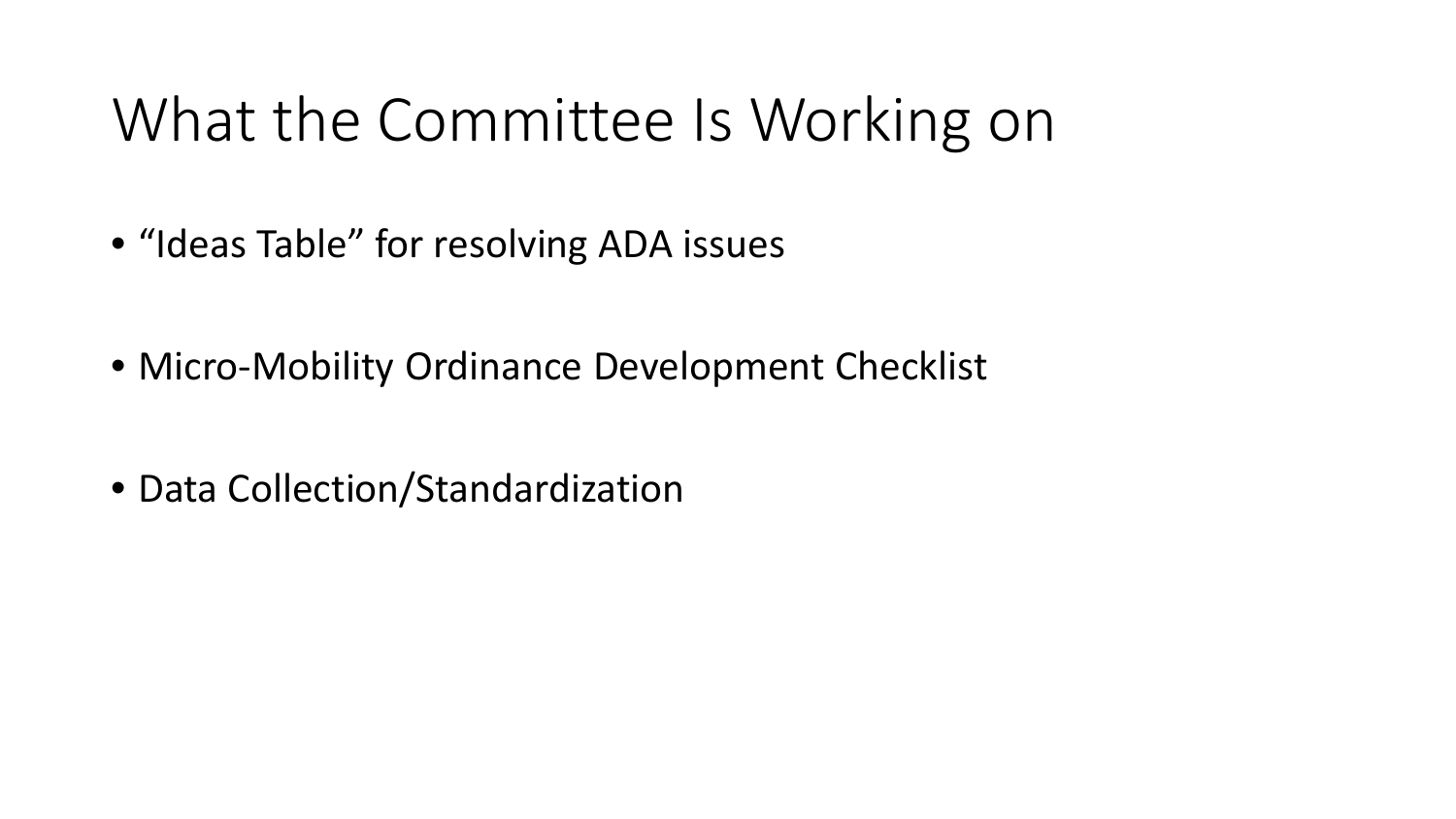#### Ideas Table Structure

| <b>IDEA</b>                                   | <b>IMPLEMENTATION</b><br>(Easy, Medium, Hard)      | <b>COST of</b><br><b>IMPLEMENTATION</b><br>(Low, Medium, High) | <b>TIMEFRAME</b><br>(Short, Medium,<br>Long)                   | <b>WHO</b><br><b>IMPLEMENTS</b><br>(Local Govt.,<br>Industry,<br>Advocacy,<br>Partnership) |
|-----------------------------------------------|----------------------------------------------------|----------------------------------------------------------------|----------------------------------------------------------------|--------------------------------------------------------------------------------------------|
| <b>How to</b><br>resolve an<br><b>l</b> issue | Ranks Ease of<br>Implementation in 3<br>categories | Ranks Cost of<br>Implementation in 3<br>categories             | <b>Ranks Timeline for</b><br>Implementation in<br>3 categories | Can be multiple<br>groups                                                                  |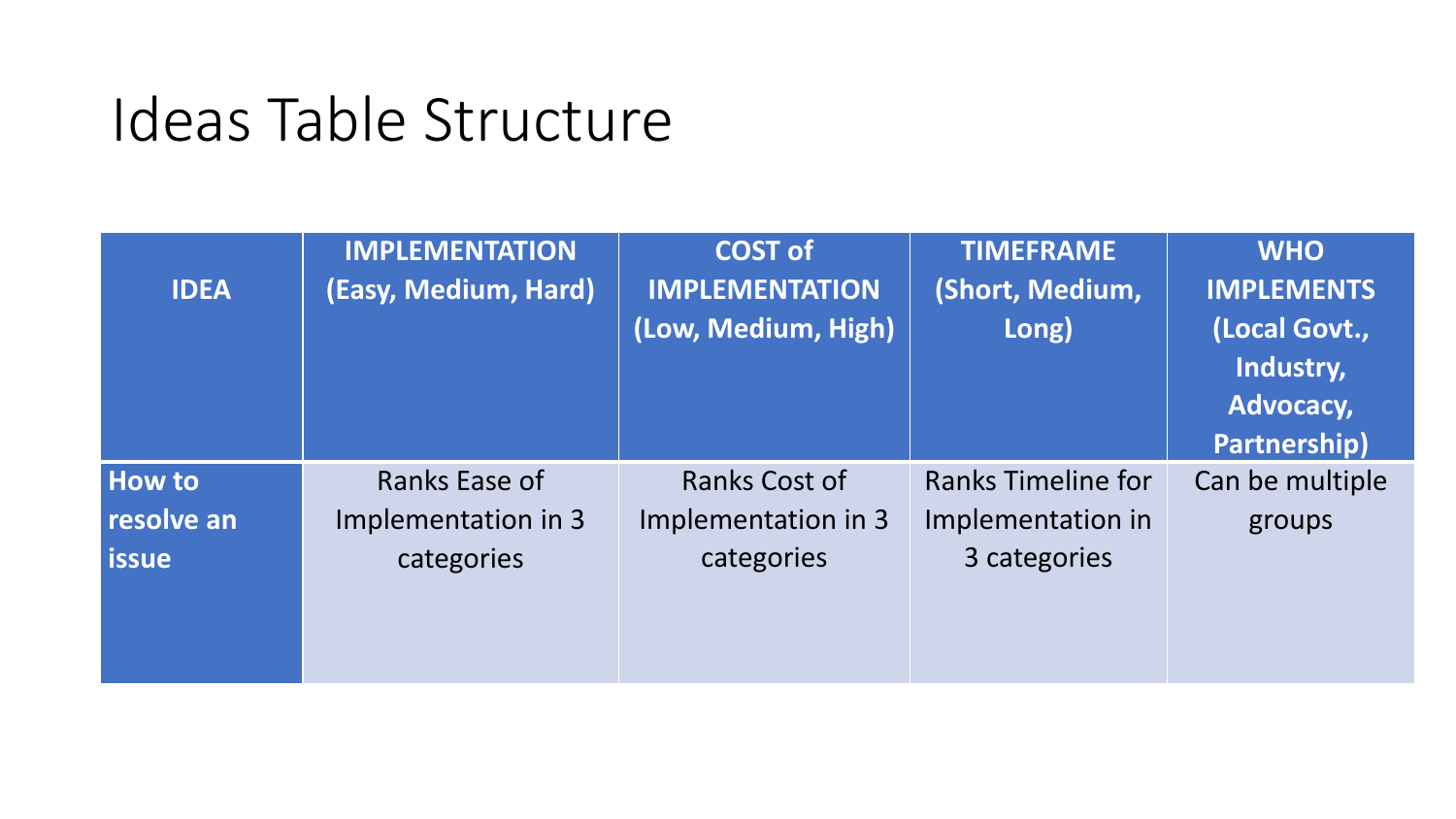| <b>IDEA</b>                                                                                                                                                                                                                                                                                                    | <b>IMPLEMENTATION</b><br>(Easy, Medium, Hard) | <b>COST of IMPLEMENTATION</b><br>(Low, Medium, High) | <b>TIMEFRAME</b><br>(Short, Medium,<br>Long) | <b>WHO IMPLEMENTS</b><br>(Local Govt., Industry, Advocacy,<br>Partnership) |
|----------------------------------------------------------------------------------------------------------------------------------------------------------------------------------------------------------------------------------------------------------------------------------------------------------------|-----------------------------------------------|------------------------------------------------------|----------------------------------------------|----------------------------------------------------------------------------|
| Draft a message for<br>mayors and government<br>officials to deliver<br>regularly and consistently.<br>The message should<br>convey/encourage<br>awareness of people with<br>mobility challenges and<br>how something as simple<br>as parking an e-scooter<br>"properly" can overcome<br>a potential conflict. | <b>EASY</b>                                   | <b>LOW</b>                                           | <b>SHORT</b>                                 | <b>GOVERNMENT</b>                                                          |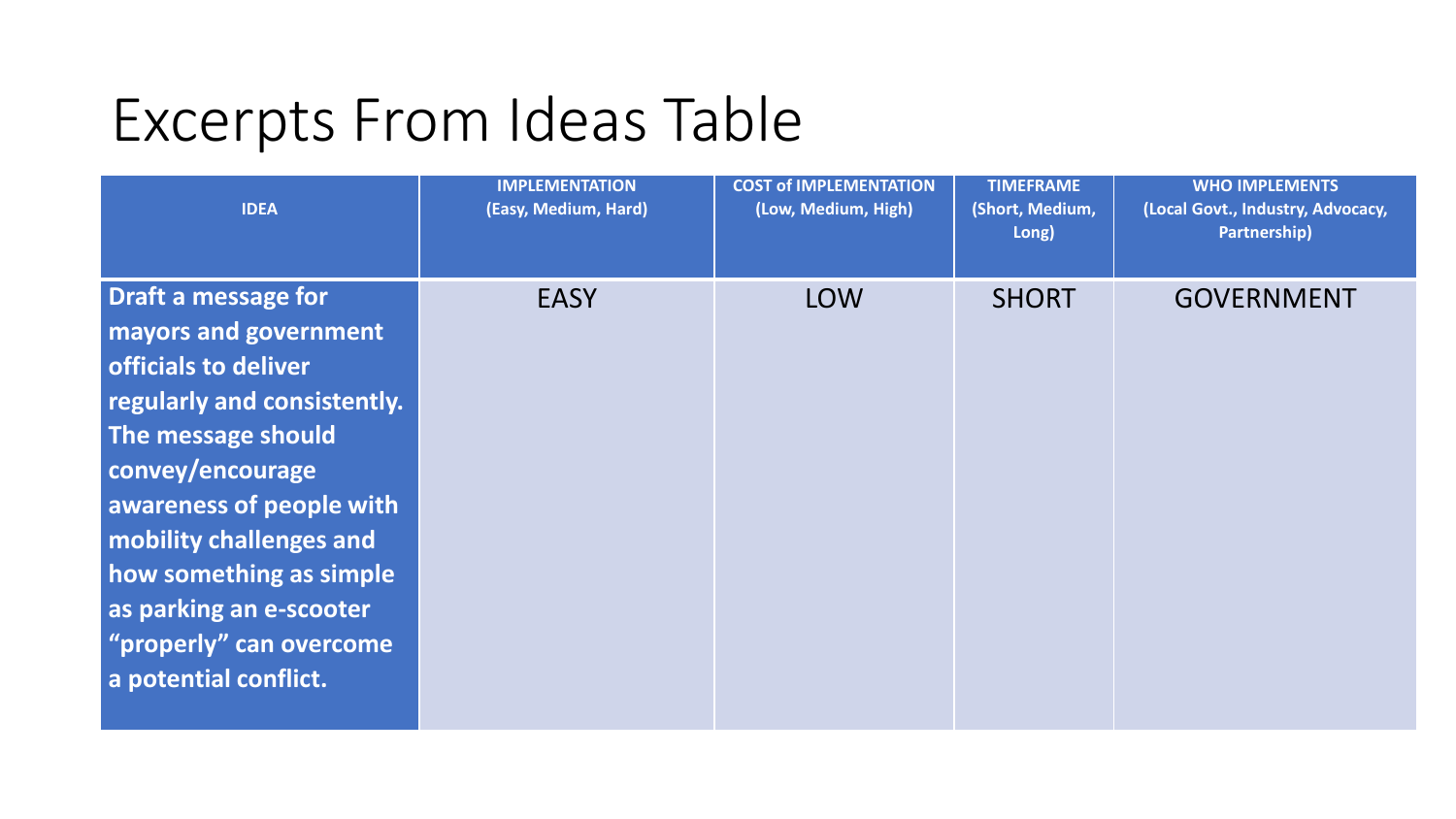| <b>IDEA</b>                                                                                                                                                                   | <b>IMPLEMENTATION</b><br>(Easy, Medium, Hard) | <b>COST of IMPLEMENTATION</b><br>(Low, Medium, High) | <b>TIMEFRAME</b><br>(Short, Medium,<br>Long) | <b>WHO IMPLEMENTS</b><br>(Local Govt., Industry, Advocacy,<br>Partnership) |
|-------------------------------------------------------------------------------------------------------------------------------------------------------------------------------|-----------------------------------------------|------------------------------------------------------|----------------------------------------------|----------------------------------------------------------------------------|
| <b>Certification on ADA</b><br>requirements and<br>regulations for E-scooter<br>company employees.<br>No un-certified<br>individuals may work<br>for an E-scooter<br>company. | <b>MEDIUM</b>                                 | <b>LOW</b>                                           | <b>SHORT</b>                                 | <b>INDUSTRY</b>                                                            |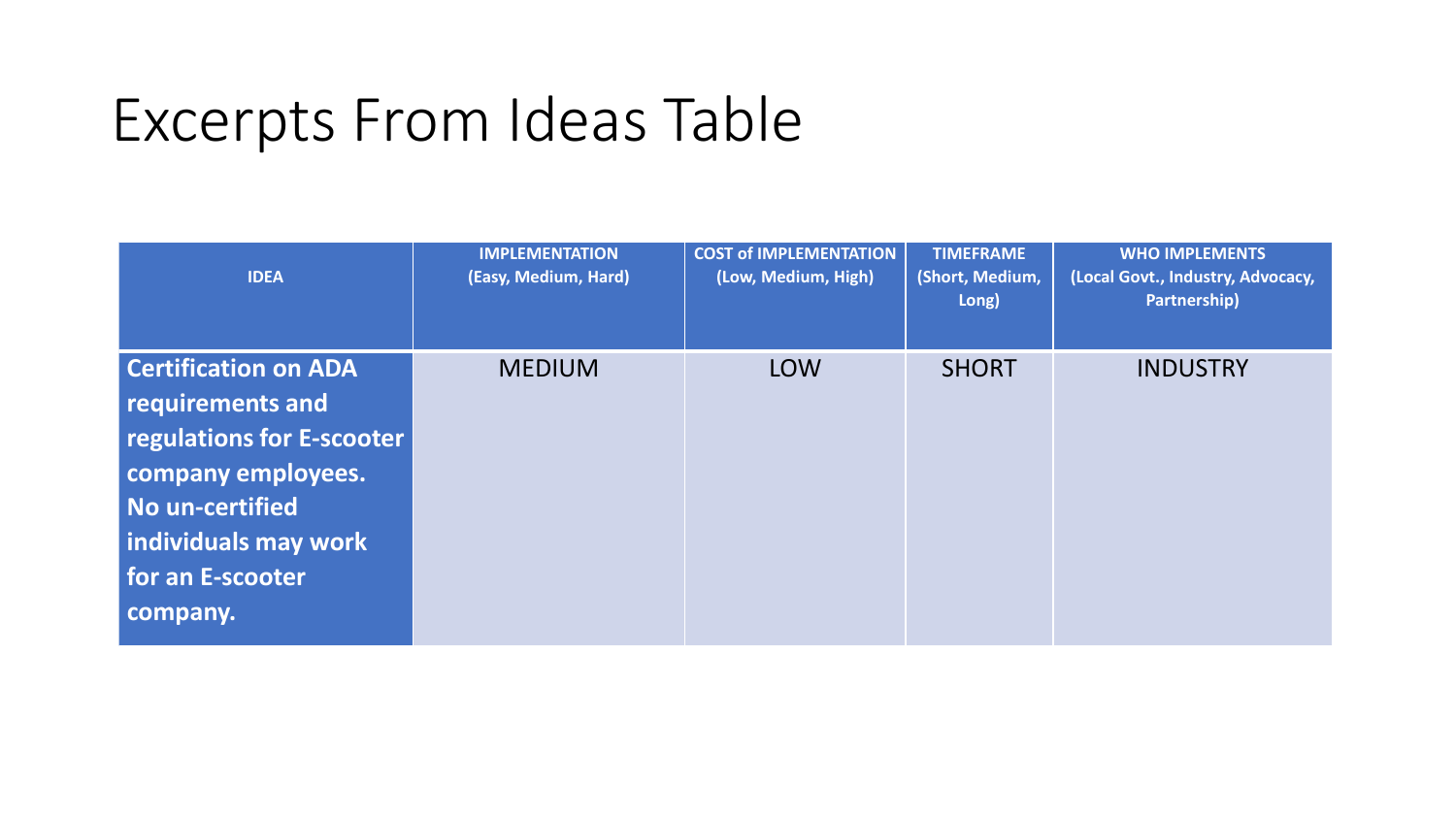| <b>IDEA</b>                                                                                                                                                                                                                                                                                 | <b>IMPLEMENTATION</b><br>(Easy, Medium, Hard) | <b>COST of</b><br><b>IMPLEMENTATION</b><br>(Low, Medium,<br>High) | <b>TIMEFRAME</b><br>(Short,<br>Medium,<br>Long) | <b>WHO IMPLEMENTS</b><br>(Local Govt., Industry,<br><b>Advocacy, Partnership)</b> |
|---------------------------------------------------------------------------------------------------------------------------------------------------------------------------------------------------------------------------------------------------------------------------------------------|-----------------------------------------------|-------------------------------------------------------------------|-------------------------------------------------|-----------------------------------------------------------------------------------|
| <b>Have disability or livability</b><br>advocacy groups (INSILC,<br><b>HBD, AARP) develop a</b><br>grading/rating/endorsemen<br>t program that vendors can<br>earn based on how<br>companies employ efforts<br>to minimize conflicts<br>between E-scooters and<br>people with disabilities. | <b>HARD</b>                                   | <b>HIGH</b>                                                       | <b>LONG</b>                                     | <b>ADVOCACY</b>                                                                   |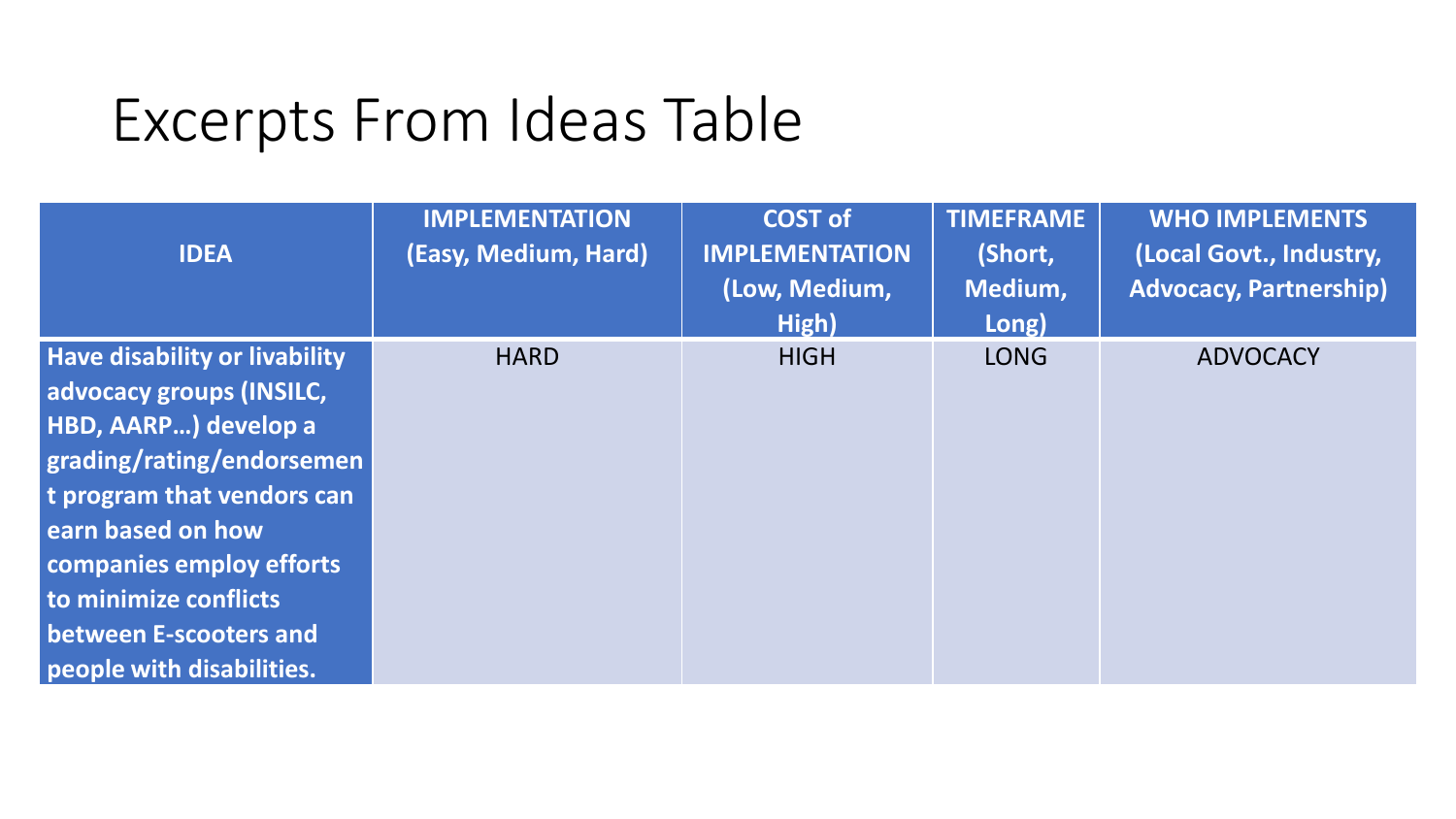| <b>IDEA</b>                                                                                                                                                                                                                                                                                         | <b>IMPLEMENTATION</b><br>(Easy, Medium, Hard) | <b>COST of</b><br><b>IMPLEMENTATION</b><br>(Low, Medium, High) | <b>TIMEFRAME</b><br>(Short,<br>Medium,<br>Long) | <b>WHO IMPLEMENTS</b><br>(Local Govt., Industry,<br><b>Advocacy, Partnership)</b> |
|-----------------------------------------------------------------------------------------------------------------------------------------------------------------------------------------------------------------------------------------------------------------------------------------------------|-----------------------------------------------|----------------------------------------------------------------|-------------------------------------------------|-----------------------------------------------------------------------------------|
| <b>Geo-fencing/Geocoding</b><br>the E-scooters so they<br>only operate within<br>designated areas. For<br>example, they can be<br>ridden in a bike lane, but<br>once driven onto a<br>sidewalk, the E-scooter<br>no longer moves. This<br>would remove E-scooters<br>from busy, narrow<br>sidewalks | <b>MEDIUM</b>                                 | <b>MEDIUM</b>                                                  | <b>MEDIUM</b>                                   | <b>INDUSTRY</b><br><b>GOVERNMENT</b><br>(partnership)                             |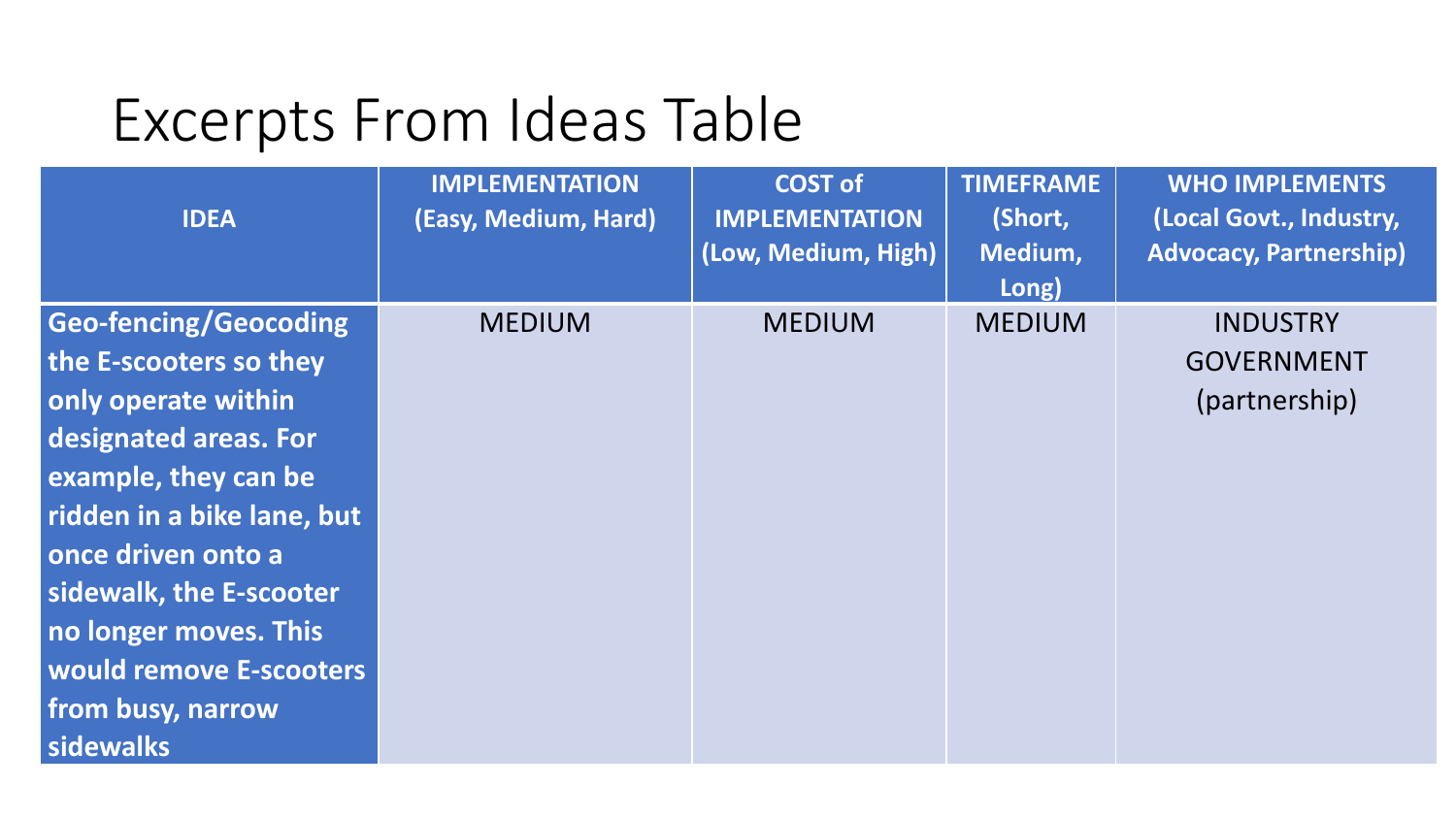### Ordinance Checklist

- Still a WIP
	- Work being led by Health by Design and INDOT
- Research on ordinances in Indiana, as well as best practices nationally
- May include some boilerplate language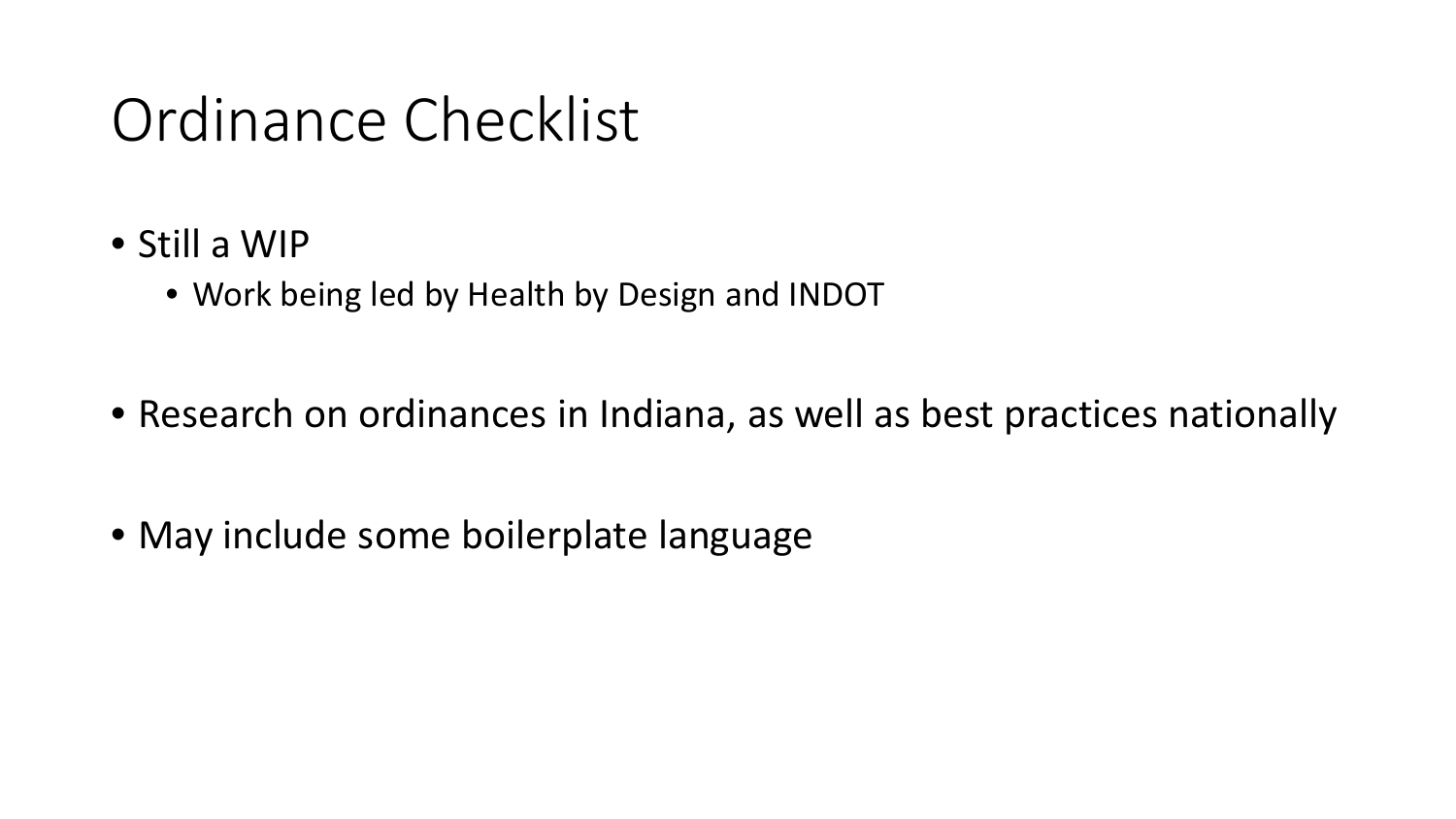## Ordinance Checklist

• Portion of Checklist >>>

| <b>ORDINANCE or</b> | May include                                                                                                                                                                                                                                                                                                                                                                                                                                                                                                                                                                                                                                     |
|---------------------|-------------------------------------------------------------------------------------------------------------------------------------------------------------------------------------------------------------------------------------------------------------------------------------------------------------------------------------------------------------------------------------------------------------------------------------------------------------------------------------------------------------------------------------------------------------------------------------------------------------------------------------------------|
| <b>POLICY</b>       | Structure & Scope<br>٠                                                                                                                                                                                                                                                                                                                                                                                                                                                                                                                                                                                                                          |
|                     | Goals                                                                                                                                                                                                                                                                                                                                                                                                                                                                                                                                                                                                                                           |
|                     | Max number of Operators/Vendors                                                                                                                                                                                                                                                                                                                                                                                                                                                                                                                                                                                                                 |
|                     | Max number of devices                                                                                                                                                                                                                                                                                                                                                                                                                                                                                                                                                                                                                           |
|                     | Allowable devices                                                                                                                                                                                                                                                                                                                                                                                                                                                                                                                                                                                                                               |
|                     | Areas where use is prohibited, speed limits required (geofencing)                                                                                                                                                                                                                                                                                                                                                                                                                                                                                                                                                                               |
|                     | Terms and definitions                                                                                                                                                                                                                                                                                                                                                                                                                                                                                                                                                                                                                           |
|                     | Impound and storage of devices                                                                                                                                                                                                                                                                                                                                                                                                                                                                                                                                                                                                                  |
|                     | Data collection and tracking                                                                                                                                                                                                                                                                                                                                                                                                                                                                                                                                                                                                                    |
|                     | Data sharing requirements                                                                                                                                                                                                                                                                                                                                                                                                                                                                                                                                                                                                                       |
|                     | Compliance                                                                                                                                                                                                                                                                                                                                                                                                                                                                                                                                                                                                                                      |
|                     | ADA: "All vendor equipment, operations, and public use shall comply with<br>the Americans with Disabilities Act. Operators are responsible for devices<br>deployed, rebalanced, or parked illegally (e.g., obstructing curb ramps or<br>pedestrian access to the public ROW) by their users. Parking zones placed<br>by the City on the sidewalk or roadway will adhere to all ADA requirements<br>and shall not inhibit unobstructed access to pedestrians along any sidewalk,<br>curb ramp, transit stop, or entryway" Long Beach, CA<br>Indemnification/Liability (though this may be more tied to permits?)<br>Equitable service standards* |
|                     |                                                                                                                                                                                                                                                                                                                                                                                                                                                                                                                                                                                                                                                 |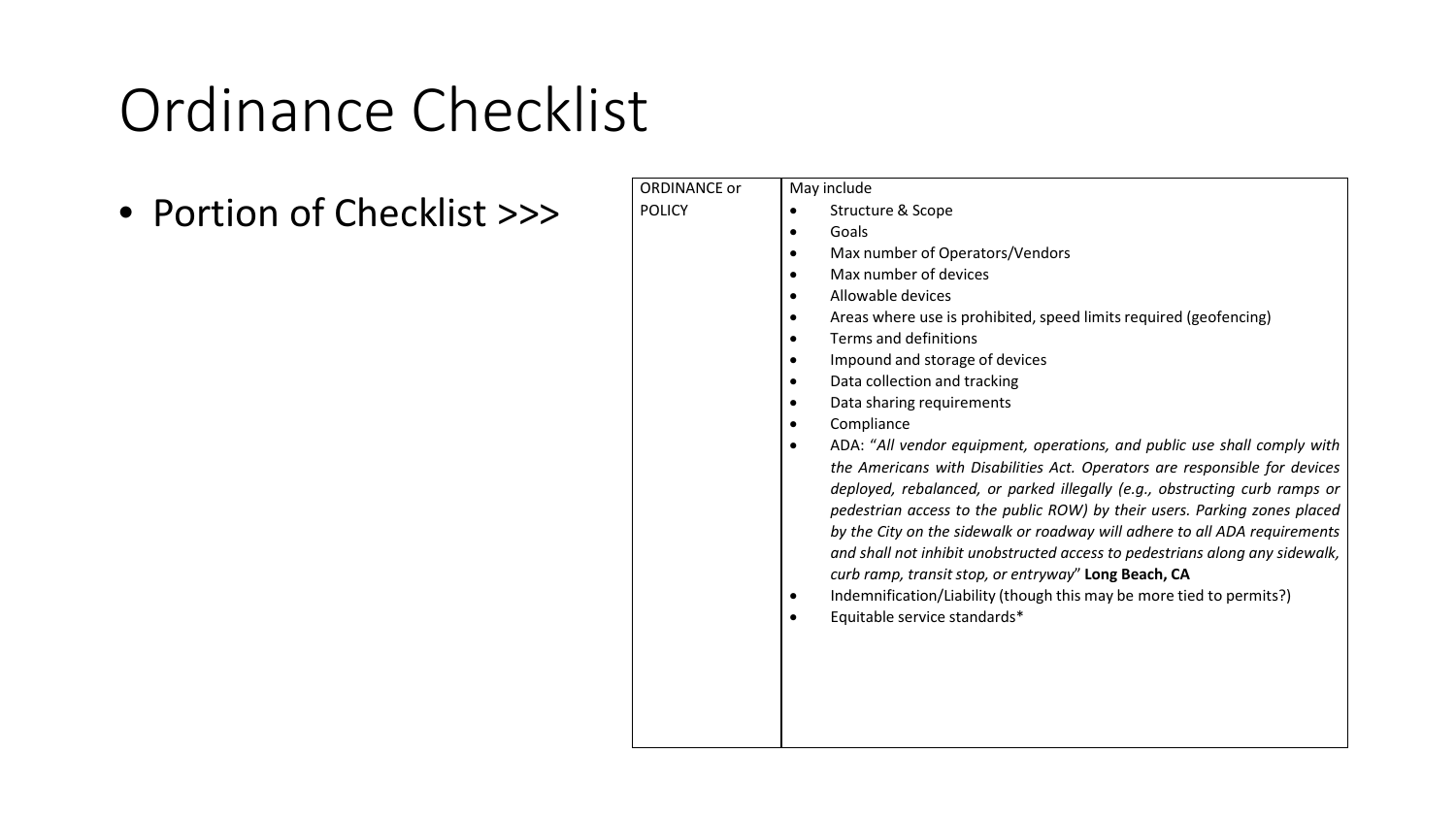#### Data Collection and Standardization

- Still a WIP
- How to code e-scooters in crash reports
	- Will take partnership with law enforcement
- What data do we receive from e-scooter companies?
	- How can we use the data we receive in our planning efforts?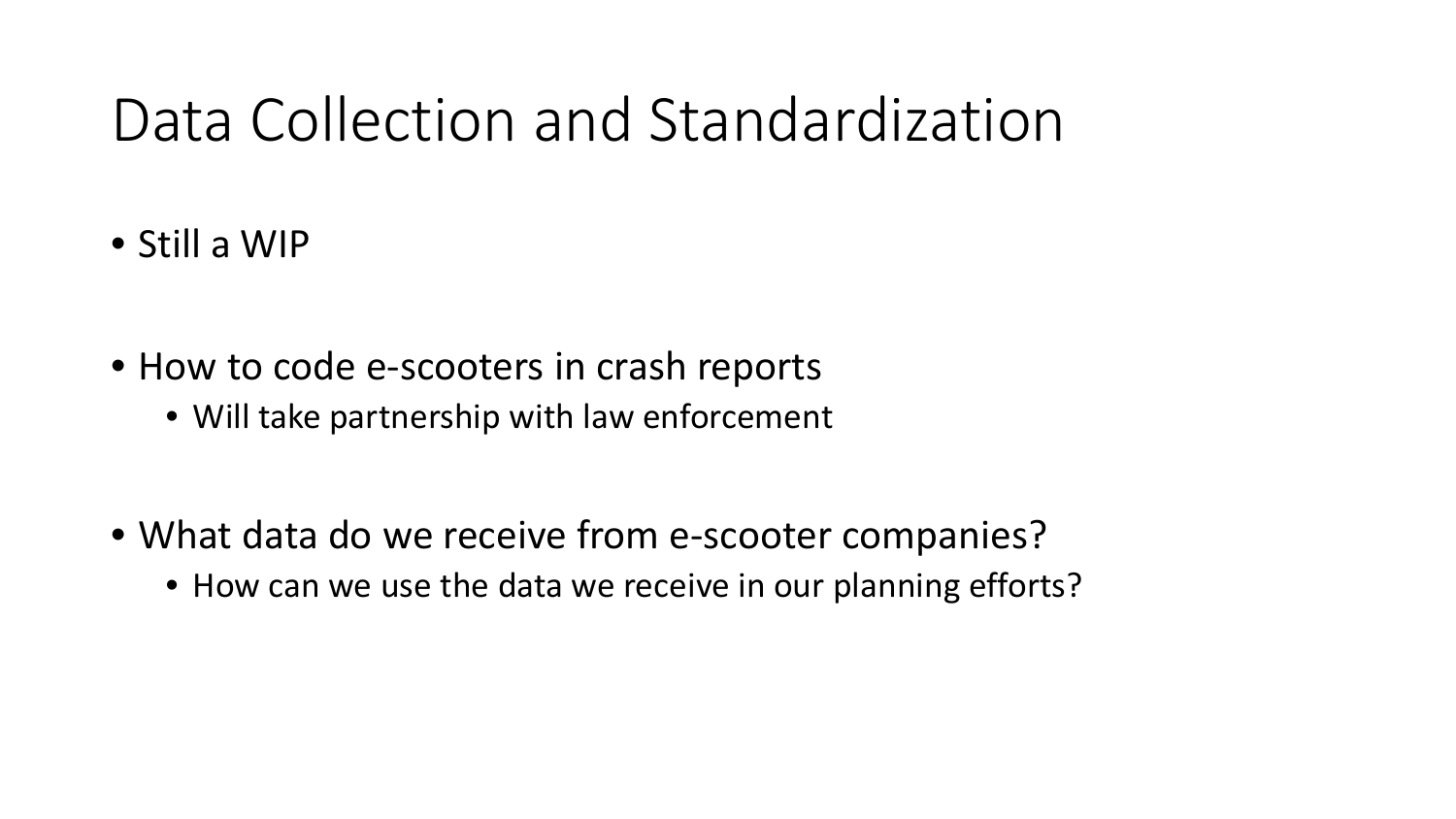- Studies suggest that younger generations want to walk as a means of transportation
- https://www.commuteoptions.org/millennials-desire-and-depend-onwalking-biking-and-riding-the-bus/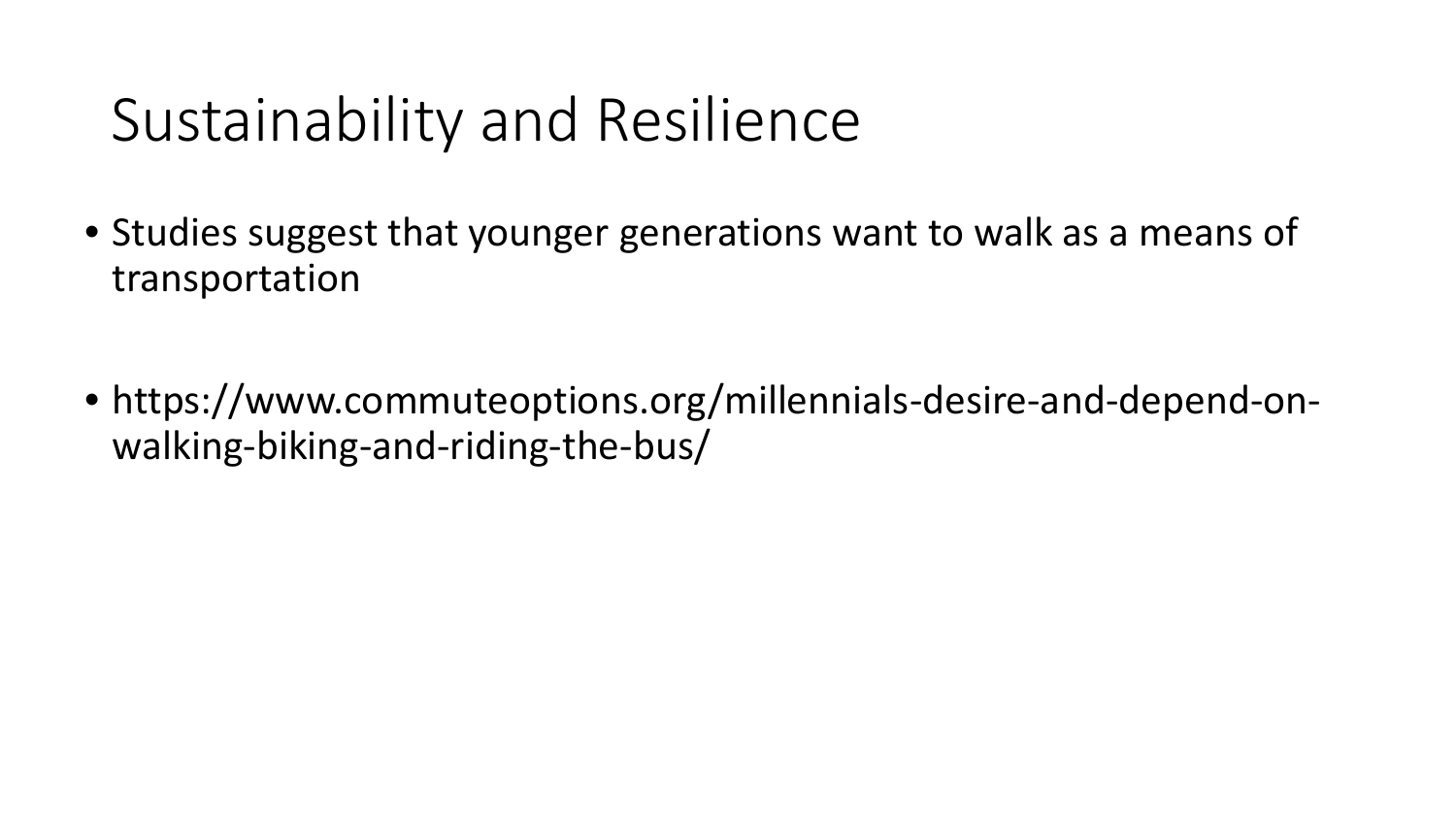- Design that complies with ADA standards is good for everyone!
	- People will walk more when they feel safe to do so
	- We want to avoid this >>>
- How can we improve this?
	- More info on upcoming slides

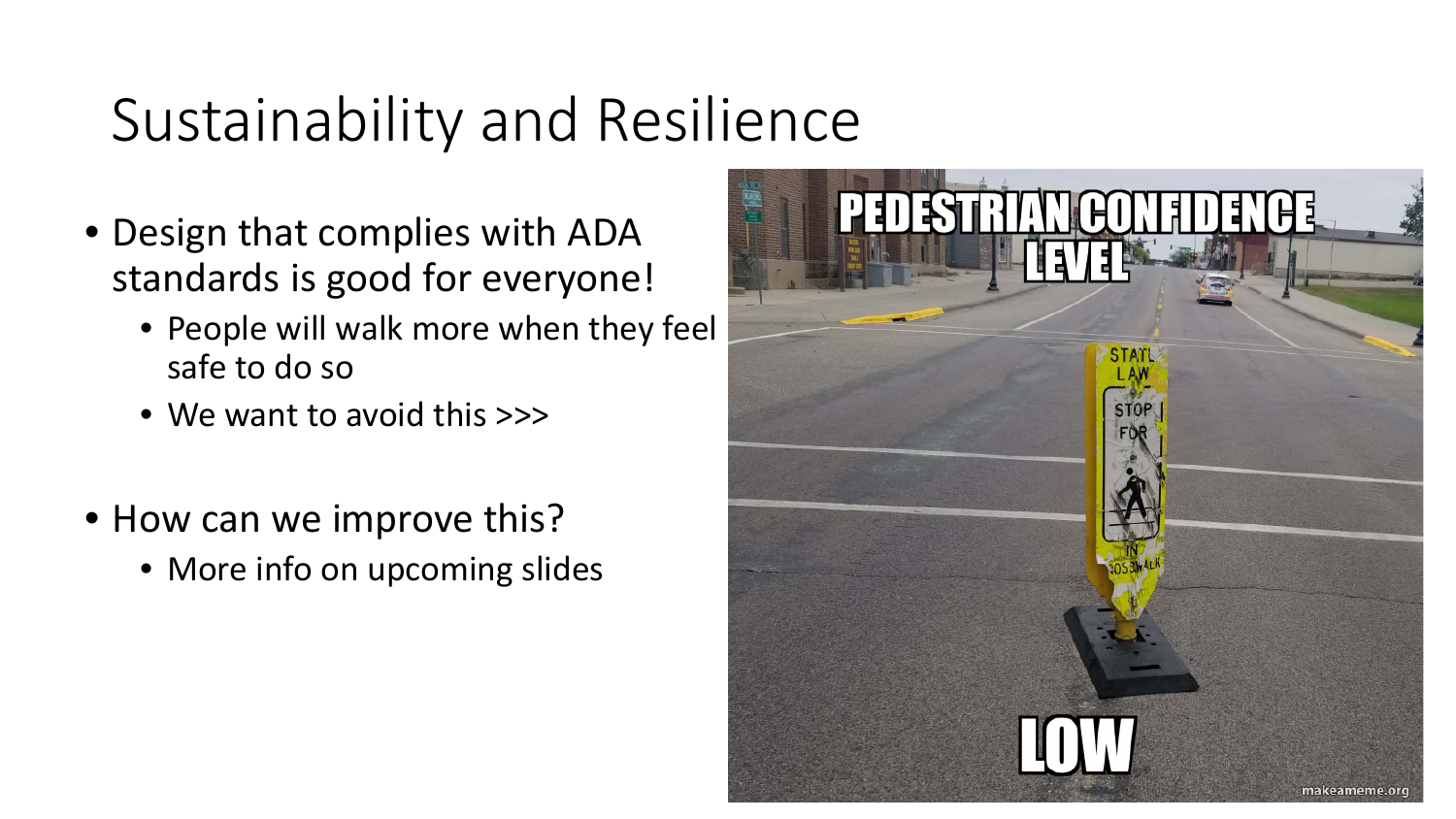- Observations
	- Picture shows very "open" feel, may lead to high speeds
	- Sidewalk wider on left (due to building setbacks)
	- Lack of green infrastructure
	- Does include ADA ramps (see top left of picture)

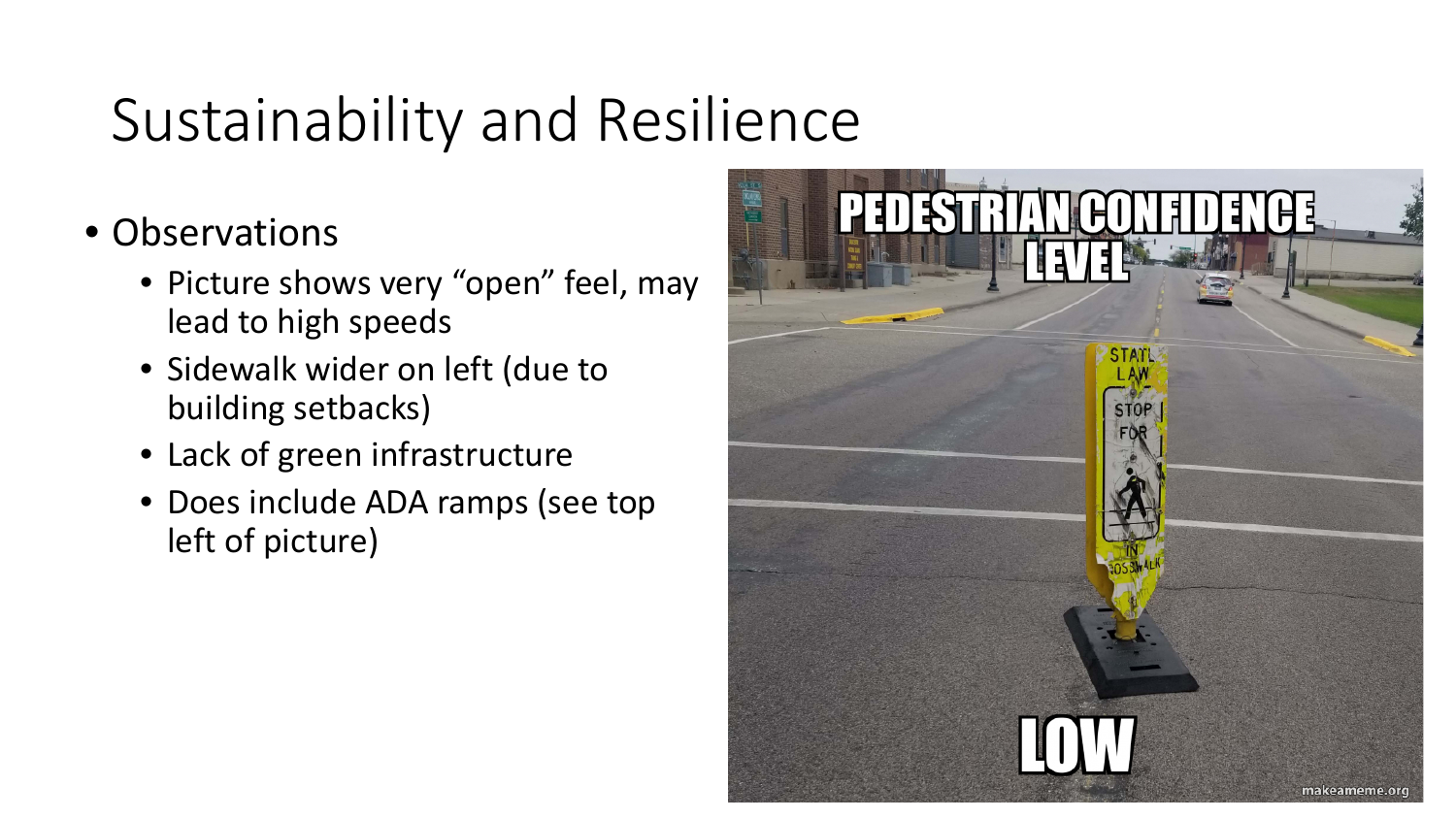- Potential Improvements
	- Traffic calming measures
	- Do an on-site ADA audit (hard to see everything in a picture)
	- Add clear zone/buffer zone (great place for amenities)
	- ADD GREEN INFRASTRUCTURE

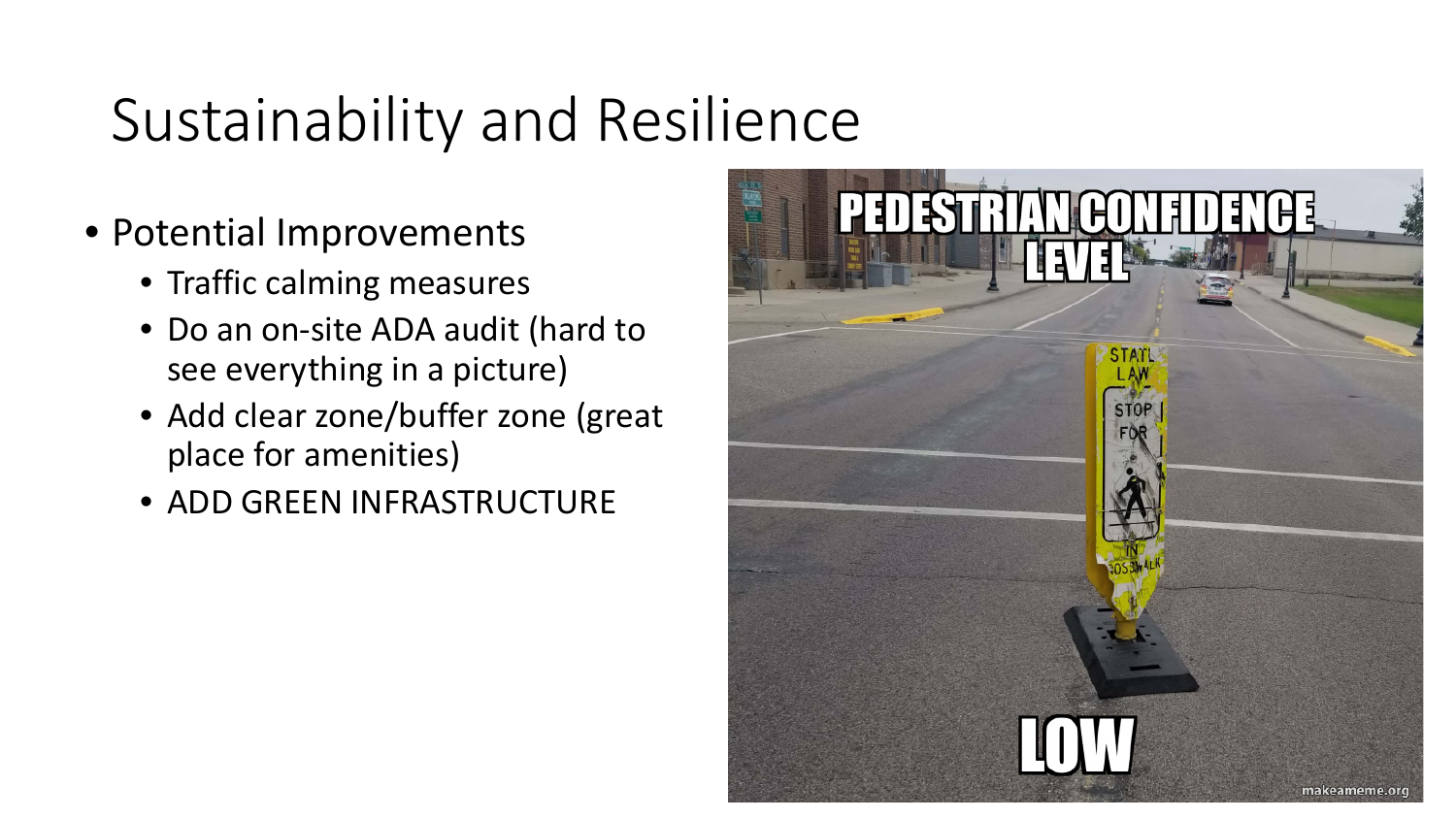- Policies can help too!
- Emerging field, there is an opportunity to set a precedent with ordinances
	- Remember the ideas table from earlier!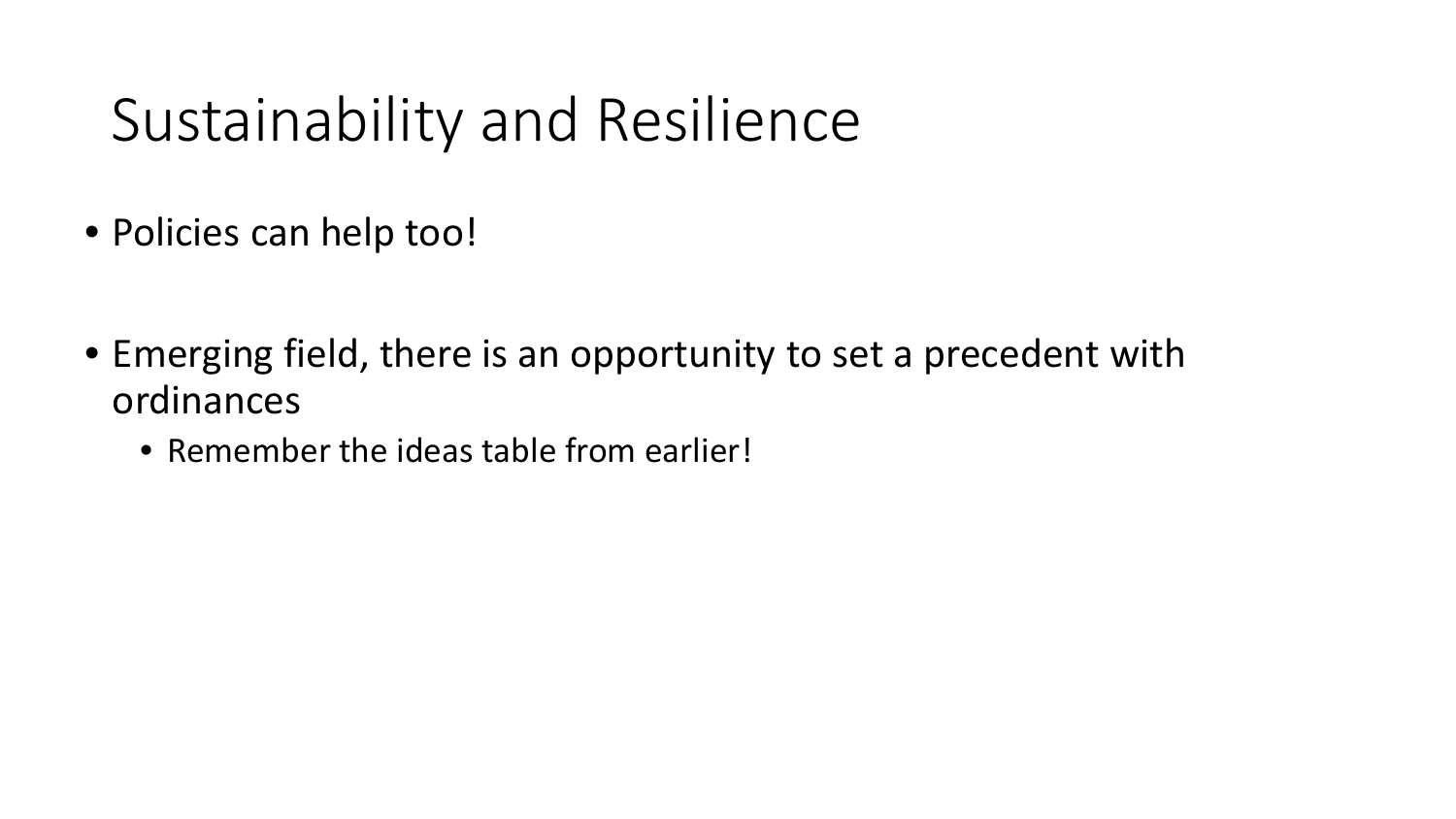- What technological advancements will be coming next?
	- How can Indiana be a leader/example in implementing new technologies that promote sustainability and resilience?